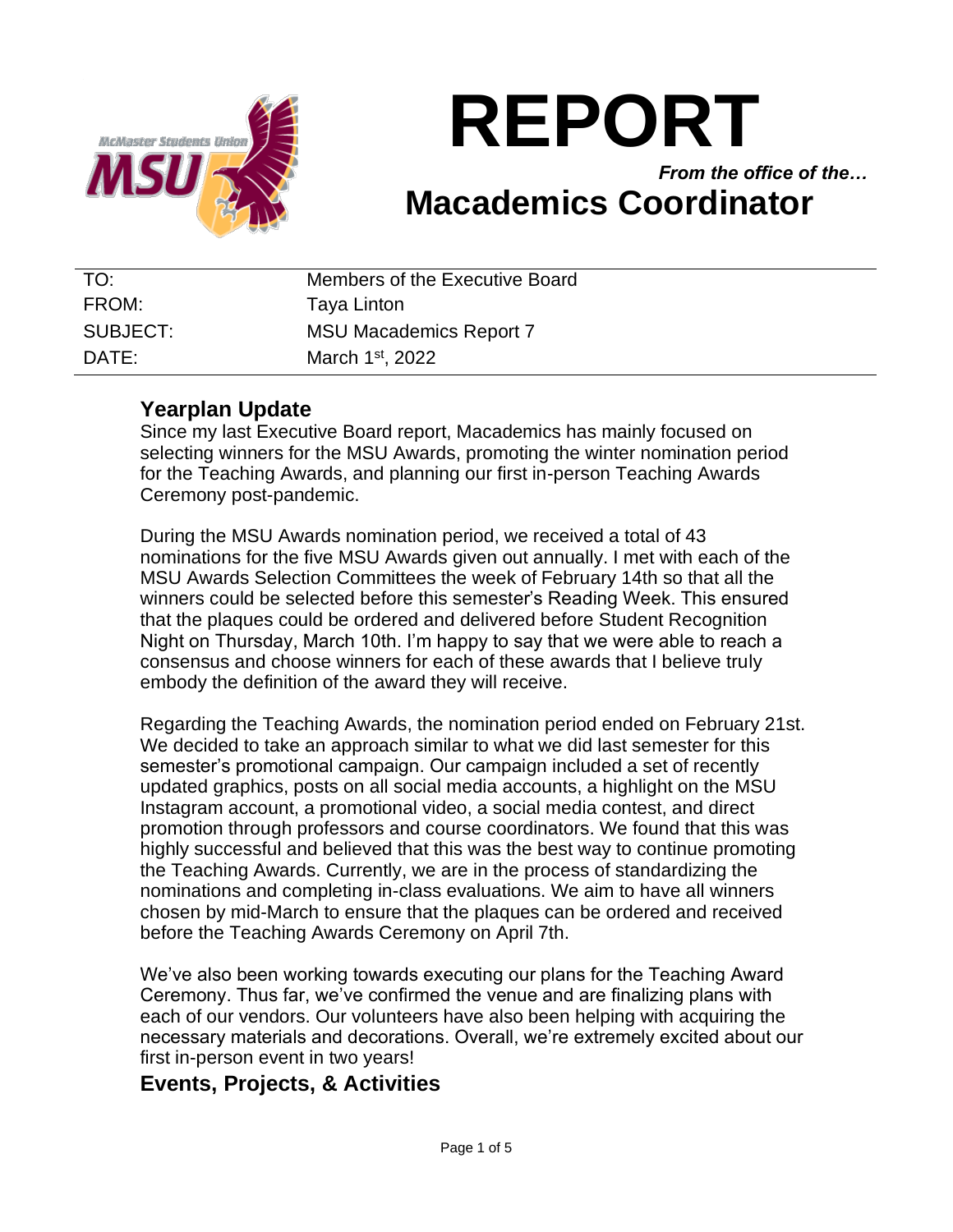#### *General Service Usage*

Since last reporting to the Executive Board, we've been focusing on promoting the MSU Awards and Teaching Awards nominations. This has gone quite well, and we've been able to reach and interact with more individuals from the student body than we've been able to in the past.

Additionally, I've been able to speak with individuals from the student body and the SRA through the MSU Award selection committee. Through choosing the winners for these awards, I was able to discuss MSU opportunities and the inner workings of the MSU with individuals that are looking to get more involved!

#### *Projects & Events 1: MSU Awards (Complete)*

Since the last time I reported to EB, we've closed nominations for all MSU awards, evaluated the nomination packages, and chosen winners for each award! We received a total of forty-three nominations. The more popular awards, such as the Honour M Award and the MSU Merit Scholarship, received between ten and twenty nominations.

I believe the winners are ideal candidates for the awards they won. I'm looking forward to seeing these awards presented to them on Student Recognition Night!

#### *Projects & Events 2: Teaching Award Nominations (Ongoing)*

This semester's Teaching Awards nomination period ran from February 7th to February 21st. We promoted nominations through several channels, including our social media accounts and direct promotion via professors, and received a total of 1,434 nominations. This breaks down to 474 teaching assistant nominations and 960 professor nominations. While this is fewer nominations than we received in the Fall semester, I believe this has also been the case in past years.

We are now moving into our standardization period, during which we'll be utilizing the majority of the Macademics volunteers and executive team. This is expected to be completed by March 1st, allowing us to begin in-class evaluations shortly after. Following the standardization of the in-class evaluations, we'll start the process of choosing the final Teaching Award winners for each category. This will be completed by March 16th to ensure that the plaques can be manufactured and delivered prior to the start of the Teaching Award Ceremony.

Additionally, we have closed the application-based awards. I will be meeting with the Teaching Awards Coordinators this week to determine the winners of each award.

*Projects & Events 3: Teaching Award Ceremony Planning (Ongoing)*

We are currently in the midst of planning the Teaching Awards Ceremony! We have finalized the date of the ceremony and ultimately decided to move it back one week to April 7th, 2022. The ceremony will occur in CIBC Hall from 5 pm – 7 pm. The TAC Coordinators are in contact with our vendors and are coordinating decorations for the event.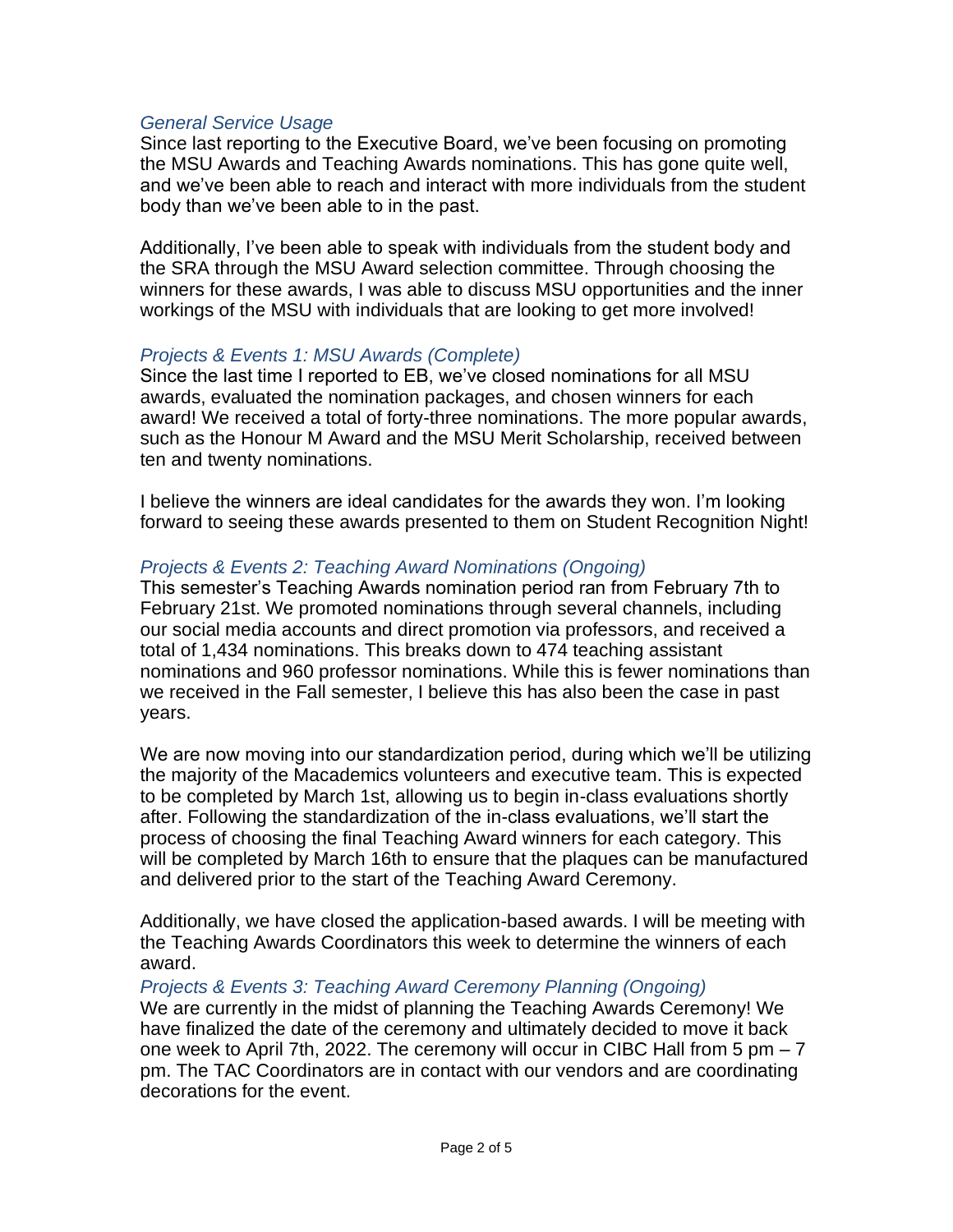# **Outreach & Promotions**

#### *Summary*

Since last reporting to EB, we've been quite busy promoting both the MSU Award nominations and the Teaching Award nominations. As a result, we've seen a significant increase in interactions with our social media accounts. We plan to continue creating content regarding the Teaching Awards leading up to the ceremony.

Following the Teaching Award Ceremony, we're hoping to maintain some of these social media metrics as we begin to wind down for the year and prepare to transition the next Macademics Coordinator.



## *Social Media Engagement since the Previous Report*

#### Facebook

| Insights          | <b>Start</b><br><b>Values</b> | Last<br><b>Report</b><br><b>Values</b> | <b>Current</b><br><b>Values</b> | <b>Report</b><br>Change (%) | <b>Total</b><br><b>Change</b><br>$(\%)$ |
|-------------------|-------------------------------|----------------------------------------|---------------------------------|-----------------------------|-----------------------------------------|
| <b>Likes</b>      | 1174                          | 1194                                   | 1196                            | $+0.2%$                     | $+1.9%$                                 |
| <b>Reach</b>      | 671                           | 1872                                   | 5274                            | $+281.7%$                   | +786.0%                                 |
| <b>Views</b>      | 65                            | 160                                    | 68                              | $-235.3%$                   | $+4.6%$                                 |
| <b>Engagement</b> | 7                             | 45                                     | 216                             | +480.0%                     | +3085.7%                                |
| <b>New</b>        |                               |                                        |                                 |                             |                                         |
| <b>Followers</b>  | $\mathbf 2$                   | 2                                      | $\mathbf{2}$                    | 0%                          | 0%                                      |

Instagram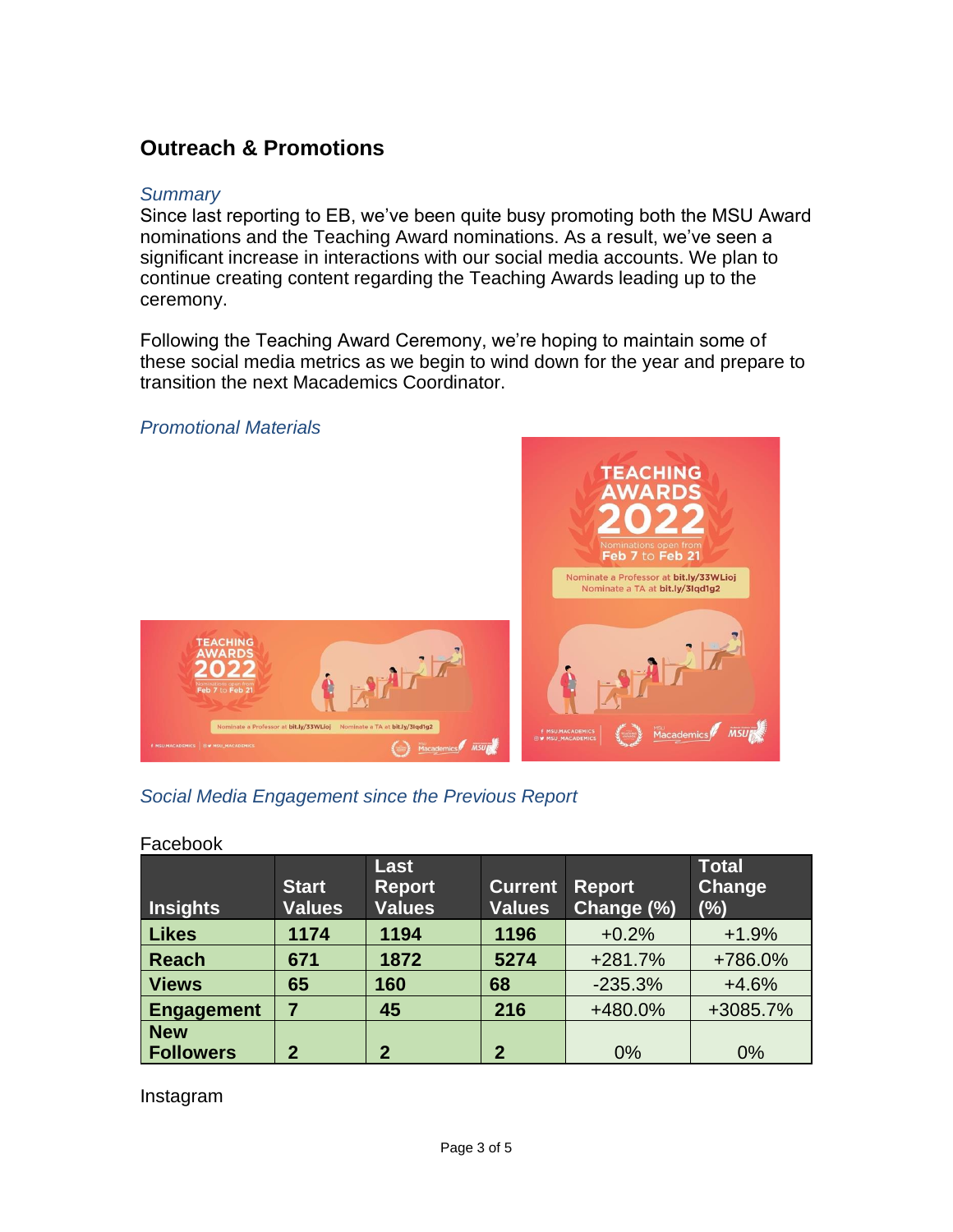| <b>Insights</b>                 | <b>Start</b><br><b>Values</b> | Last<br><b>Report</b><br><b>Values</b> | <b>Current</b><br><b>Values</b> | <b>Report</b><br>Change (%) | <b>Total</b><br>Change<br>(%) |
|---------------------------------|-------------------------------|----------------------------------------|---------------------------------|-----------------------------|-------------------------------|
| <b>Followers</b>                | 381                           | 492                                    | 513                             | $+4.3%$                     | $+34.6%$                      |
| <b>Impressions</b>              | 854                           | 1197                                   | 8478                            | +708.3%                     | +992.7%                       |
| <b>Profile</b><br><b>Visits</b> | 148                           | 89                                     | 372                             | +418.0%                     | $+251.4%$                     |
| <b>Website</b><br><b>Visits</b> | 22                            | 24                                     | 132                             | +550.0%                     | +600.0%                       |
| <b>Reach</b>                    | 321                           | 520                                    | 4090                            | +786.5%                     | $+1274.1%$                    |

#### **Finances**

#### *Budget Summary*

Since I last reported to EB, I have spent some of the Macademics budget on graphics for the Teaching Award nominations.

| <b>ACCOUNT CODE</b>                           | <i><b>ITEM</b></i>                          | <b>BUDGET/</b><br><b>COST</b> |  |  |
|-----------------------------------------------|---------------------------------------------|-------------------------------|--|--|
|                                               | <b>Teaching Award Nominations Graphic</b>   | \$125.00                      |  |  |
|                                               | <b>MSU Awards Graphic</b>                   | \$125.00                      |  |  |
| 6501-0312                                     | <b>Teaching Award Nominations Graphic</b>   | \$125.00                      |  |  |
| \$ ADVERTISING &<br><b>PROMOTIONS</b>         | <b>TOTAL SPENT IN LINE</b>                  | \$375.00                      |  |  |
|                                               | <b>REMAINING IN LINE</b>                    | \$1,525.00                    |  |  |
|                                               |                                             |                               |  |  |
| 6102-0312                                     | 'What is Macademics' Campaign Graphic       | \$125.00                      |  |  |
|                                               | <b>Amazon Gift Cards for TAC Nomination</b> |                               |  |  |
|                                               | Contest                                     | \$50.00                       |  |  |
| <b>ANNUAL CAMPAIGNS</b>                       | <b>TOTAL SPENT IN LINE</b>                  | \$175.00                      |  |  |
|                                               |                                             |                               |  |  |
| 6494-0312                                     | Thank-You Gift Cards for Volunteers         | \$140.00                      |  |  |
|                                               | <b>TOTAL SPENT IN LINE</b>                  | \$140.00                      |  |  |
| <b>TCHA - VOLUNTEER</b><br><b>RECOGNITION</b> | <b>REMAINING IN LINE</b>                    | \$610.00                      |  |  |
| <b>TOTALS</b>                                 |                                             |                               |  |  |
| TOTAL BUDGETED DISCRETIONARY SPENDING         | \$6,450.00                                  |                               |  |  |
| TOTAL ACTUAL DISCRETIONARY SPENDING           |                                             |                               |  |  |
| <b>REMAINING DISCRETIONARY SPENDING</b>       | \$5,760.00                                  |                               |  |  |

# **Executives & Volunteers**

The team has been working well together, and morale has been high!